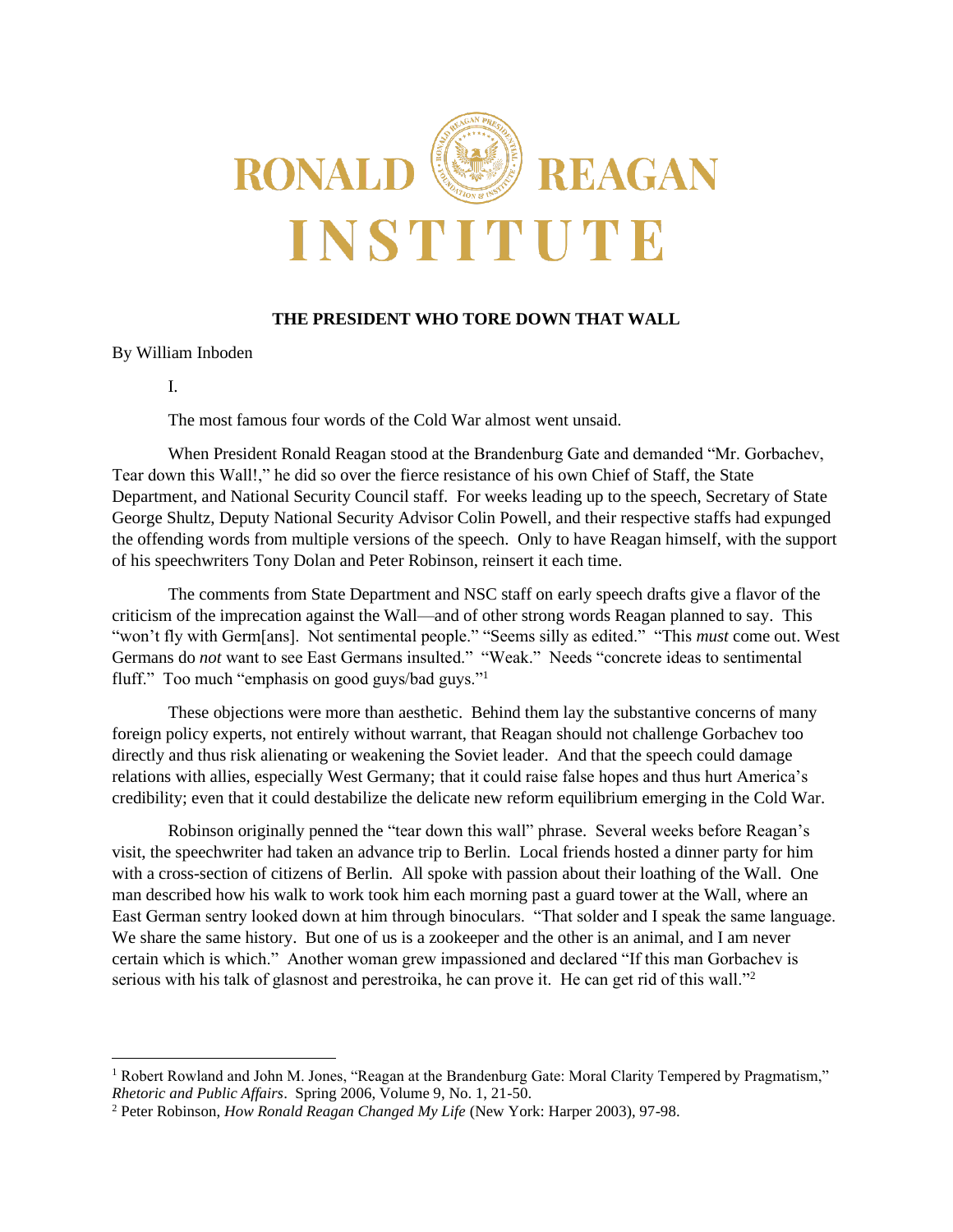That moment inspired Robinson; the words soon followed. Reagan would take the private wish of a West German woman and turn it into a public demand, uttered by one of the world's two most powerful men to the other, and heard by hundreds of millions of people across the globe. Such was Reagan's moral leadership in the Cold War. Many who suffered from communism's depredations, whether Berliners living in a sundered city, or Soviet dissidents imprisoned in the Gulag, or Polish priests laboring faithfully in the spiritual underground, found in Reagan one who would give voice to thoughts they could only say or think in private, if at all.

Robinson, whose gentle and self-effacing manner masked a sharp pen and intense resolve, often pointed out that he penned the phrase not as a new idea but to express Reagan's own long-held conviction. For this trip would be Reagan's third visit to the Berlin Wall. Each time his contempt for it grew. He first beheld it in 1978, when as an aspiring presidential candidate he took a tour of allied nations. In Berlin he saw sections of the Wall where East German citizens had been shot dead while trying to escape, and from the top of a West Berlin office building adjacent to the Wall he had watched below as East German police detained and interrogated a young man. For East Germans such episodes were a dreary daily occurrence. For Reagan it was an image that seared his conscience. He reported on his visit in his weekly newspaper column: "the bottom line is still human freedom. At one section of the Berlin Wall…there is one huge spray-painted graffito that reads: 'Those beyond this wall live in a concentration camp'."<sup>3</sup>

His next visit came in 1982. In London he delivered his Westminster address, heralding "the march of freedom and democracy which will leave Marxism-Leninism on the ash-heap of history." He then traveled to West Germany. In Bonn 300,000 West German protestors, stirred in part by a surreptitious KGB campaign, protested his arms build-up and anticommunist policies. The protests served as a reminder that the Cold War's contest of ideas took place not just between the nations of the free world and the Soviet bloc, but within them.

From Bonn onward to West Berlin, where he returned to the Wall. At Tempelhof Airport he spoke to a garrison of American soldiers. "If I had a chance, I'd like to ask the Soviet leaders one question, 'Why is that wall there? Why are they so afraid of freedom on this side of the wall?' The truth is they're scared to death of it because they know that freedom is catching, and they don't dare let their people have a taste of it."

To a reporter's query as to his opinion of the Wall, Reagan responded "It's as ugly as the idea behind it." Came the follow-up question: Did he think that Berlin would ever be reunified? The president gave an unequivocal answer: "Yes."<sup>4</sup> Five years and a day later, he would return to Berlin and call for just that.

Reagan's visits to the Wall over the decade followed a sequence. On the first trip he abhorred it. On the second trip he denounced it. On the third, he would demand its destruction.

Not without a final spate of protests from the State Department and NSC staff. In June, both onboard Air Force One and again after Reagan had landed in Europe, the State Department sent yet further entreaties that the phrase be scrapped.

<sup>3</sup> Quoted in Peter Hannaford, *The Reagans: A Political Portrait* (New York: Coward-McCann 1983), 191-192.

<sup>4</sup> "Reagan, in Berlin, Bids Soviet work for a Safe Europe," *New York Times*, June 12 1982. Lou Cannon, *President Reagan: The Role of a Lifetime* (New York: Simon and Schuster 1991), 471-472.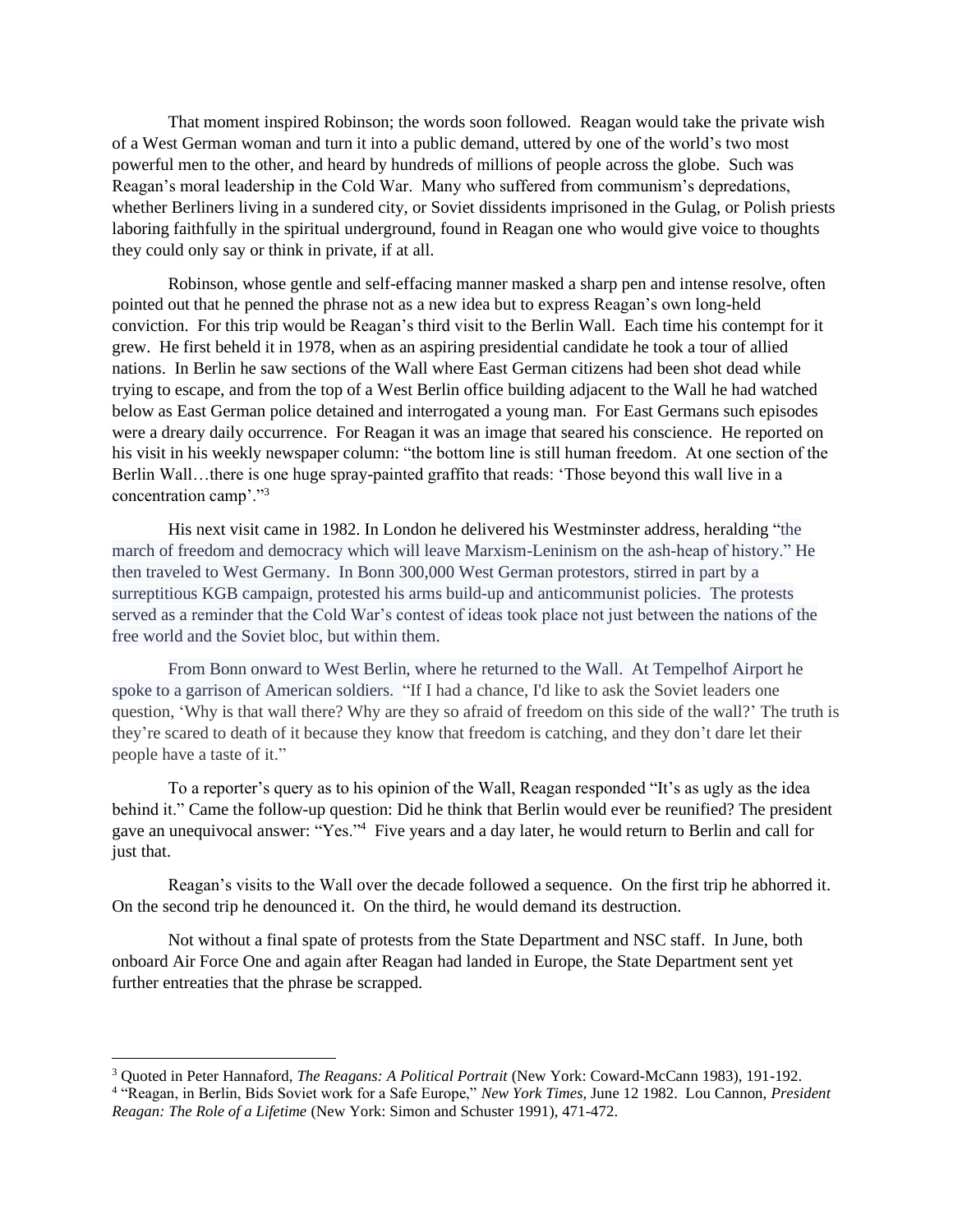Reagan disregarded these objections. Though this most paradoxical of presidents did not like personal confrontation and paid little heed to staff management, the affable Reagan could be fierce and firm when challenged. It was his speech; it was his presidency; it was his Cold War strategy. He would say what he wanted to say. As he asked rhetorically of Deputy Chief of Staff Ken Duberstein after one final desperate gambit from State and the NSC to tear out the "Tear Down" line: "I'm the president, right?... So I get to decide whether that line about tearing down the wall stays in?"

He was. It did.

## $II$ .

Reagan arrived in West Berlin at a peculiar moment in his presidency. The past six months had been a trial. The Iran-Contra scandal and subsequent investigations had caused turmoil within his team, damaged his political standing, hurt his credibility, and sapped his morale. His approval ratings had plummeted almost 20 points, falling under 50% for the first time in four years. He was now on his fifth National Security Advisor and third chief of staff. His party had lost its Senate majority, leaving Capitol Hill unified under Democratic control and in opposition to much of his agenda. He had only 18 months left in office, as his would-be successors had already started political maneuvering for the next year's election, and his impending lame-duckhood loomed with each passing day. Age and the cumulative fatigue of the world's hardest job further enervated his vigor.

Yet considered across the span of the past six years rather than just six months, the view improved. Reagan's Cold War strategy combining pressure and negotiations towards the Soviets seemed to be bearing fruit. He had led America's economic recovery and military expansion, both of which strengthened his hand with Moscow. He had renewed America's alliances, which he viewed as a unique source of American power. Among those with whom he had forged close friendships – rare among heads of government – were four center-right leaders who shared his anticommunist and free market convictions: Yasuhiro Nakasone of Japan, Margaret Thatcher of Great Britain, Brian Mulroney of Canada, and his host for the Berlin visit, Helmut Kohl of West Germany.

The Reagan Doctrine of support for anticommunist fighters had bolstered insurgent forces in Afghanistan, Cambodia, Angola, and Nicaragua, imposing painful costs on the Kremlin in the pocketbook and on the battlefield. Reagan's economic warfare against the Soviet Union -- including tightened technology export controls, the defense build-up, and coordinated action with Saudi Arabia to increase oil production and drive down hard currency earnings for Soviet oil exports – had put Moscow's coffers under unsustainable strain. His unrelenting advocacy for human rights, especially for Soviet religious and political activists, had contributed to more freedom of religion and speech behind the Iron Curtain, and numerous prisoners released, such as the famed dissident Anatoly Scharansky. His commitment to the Strategic Defense Initiative (SDI) had withstood fierce opposition from the Soviets and much caviling from his allies. SDI embodied his plan to neutralize the Kremlin's edge in ICBMs, and his dream to escape the strategic insanity of mutual assured destruction and eventually to abolish all nuclear weapons.

Twice had Reagan met with Soviet leader Mikhail Gorbachev, in Geneva in 1985 and Reykjavik in 1986. The two leaders forged a unique rapport that blended wariness, rivalry, respect, and affection. The Cold War standoff pervaded their relationship. Both sought to reduce the risk of nuclear war by reducing their respective arsenals. Six months hence they would sign the Intermediate Nuclear Forces treaty -- unprecedented in the annals of warfare -- eliminating an entire class of nuclear weapons.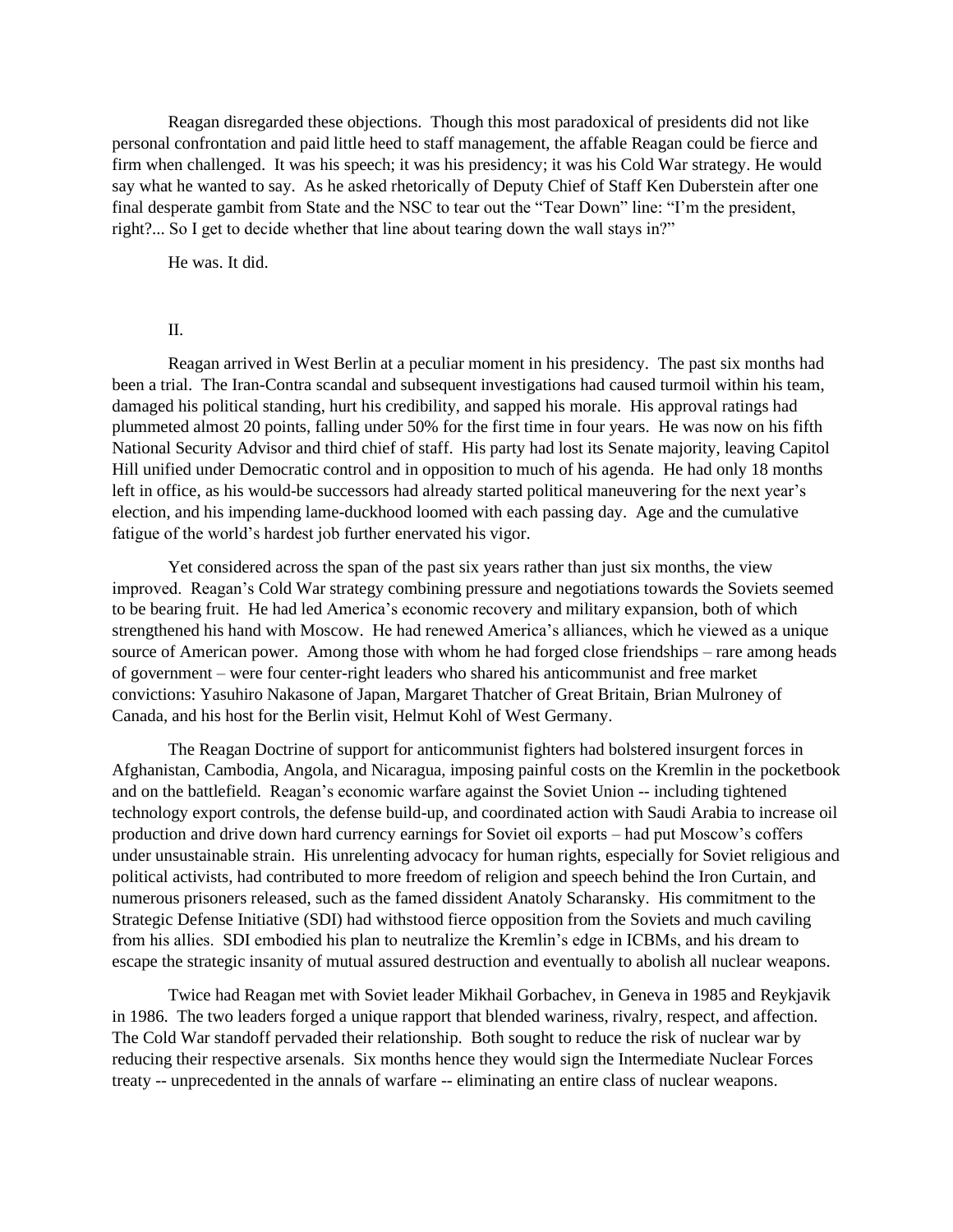Neither leader, however, had deviated from his ultimate goal. For Gorbachev, this was reforming and preserving the Soviet system, including its Warsaw Pact satellites, so that communism could endure in perpetuity. For Reagan, it was defeating the Soviet empire and ending the Cold War. Their respective goals were, at their core, incommensurate. Despite their growing cooperation, the two diplomatic partners both knew that at some point their paths may have to diverge.

## III.

Berlin might be that junction. Though the Cold War played out on every continent, Europe sat at its geographic epicenter, and Berlin sat at the epicenter of Europe. Here, at Ground Zero of the Cold War, Reagan would draw together all of the strands of his strategy and throw down the gauntlet for Gorbachev. Doing so entailed weakening and marginalizing the Kremlin, so that Gorbachev would have to negotiate from weakness. Reagan's ultimate goal was to bring the Soviet Union to a negotiated surrender.

Good presidents manage the challenges they face. Great presidents imagine a better world - and then work to bring it about. Reagan was the first and only president to imagine a Berlin without the Wall, a Europe without the Soviet empire, and a new world beyond the Cold War.

But how to get there? He knew that the Soviet Union's viability depended on, among other factors, a docile populace, subservient vassal states, and acceptance by the rest of the world. So Reagan built a strategy predicated on separating the Kremlin from its sources of strength and legitimacy.

He did so with three wedges. First, he drove a wedge between the Kremlin and its own people, through advocacy for their human rights, through broadcasting to them the ideas of a free society, through speaking the truth about the evil of the Marxist gangsters who ruled them. Second, he drove a wedge between Kremlin and its Warsaw Pact satellites, those nations of Eastern Europe subjugated by Soviet imperialism since the end of World War II. Third, he drove a wedge between the Kremlin and the community of nations, depriving the Soviet rulers of the legitimacy and international respect they so craved.

On June 12, 1987, he stood at the Brandenburg Gate and wielded all three wedges together.

Reagan also knew that his speech had multiple audiences: The American people and Congressional leaders back home, wondering if their president could recover his strength and vision. The allies in Asia and especially Europe, wondering whether Reagan's emerging partnership with Gorbachev would align with or against their interests, and whether the United States would back up its diplomatic outreach with firmness. The people living behind the Iron Curtain, wondering if their bondage might ever end. The governments of the Warsaw Pact, alternately servile and resistant to Moscow's suffocating control, wondering how much the United States would continue to challenge the Kremlin. And among these audiences of hundreds of millions, he spoke to one man above all others: Gorbachev himself.

Reagan saw the wall not just as a monstrosity lacerating Berlin; it also stood as a metaphor for the Iron Curtain that rent Europe asunder, and even for communist tyranny worldwide. Only Marxist dictatorships felt the need to imprison their own citizens behind their own borders. Reagan pointed this out often, most eloquently in his Westminster address: "Of all the millions of refugees we've seen in the modern world, their flight is always away from, not toward the Communist world. Today on the NATO line, our military forces face east to prevent a possible invasion. On the other side of the line, the Soviet forces also face east to prevent their people from leaving."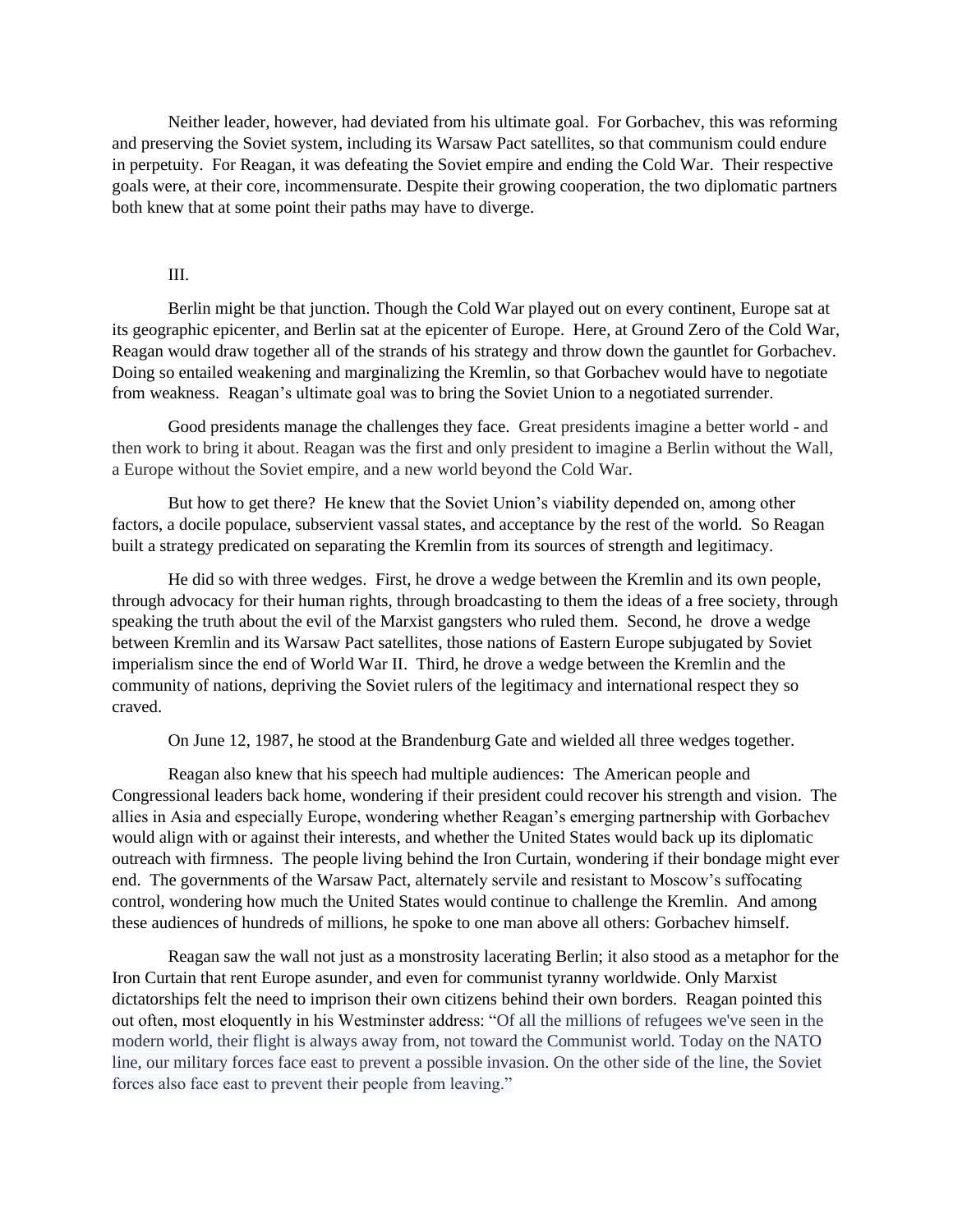From the Brandenburg Gate, Reagan ranged wide, across time, and across the globe. Possessed of a deep historical sensibility, the president saw his nation and his role in the stream of the history, as it flowed from the past into the present and onward. He believed that history favored liberty over tyranny, that America inherited the burden (and privilege) of international leadership from its forebears, and he bore the mantle of the presidency as an institution to be preserved, strengthened, and passed on to his successors.

History pervaded his speech. The  $750<sup>th</sup>$  anniversary of Berlin's founding occasioned his visit, so Reagan paid tribute to the resilience of a city "more than 500 years older than our own nation." John F. Kennedy had spoken at this same spot a quarter century earlier, so he honored Kennedy's words even as he sought to fulfill Kennedy's unfinished hopes.

Reagan heralded the Marshall Plan, announced 40 years earlier that same month. He spoke of the sign preserved as an artifact in the Reichstag: "The Marshall plan is helping here to strengthen the free world." As it had done. He recalled what had since transpired: "A strong, free world in the West, that dream became real. Japan rose from ruin to become an economic giant. Italy, France, Belgium – virtually every nation in Western Europe saw political and economic rebirth."

Turning to the present , he connected the concrete and barbed wire edifice encircling Berlin to the global contest for liberty. "As long as this gate is closed, as long as this scar of a wall is permitted to stand, it is not the German question alone that remains open, but the question of freedom for all mankind."

Reagan recalled that the Soviet dictator who built the Wall, Nikita Khrushchev, three decades earlier had pronounced his own four words: "we will bury you." That phrase – at once a threat, a promise, and a prophecy – embodied the Kremlin's worldview toward the West. Soviet communism combined Marxism's historical dialectic and belief in the inevitable triumph of proletarian revolution and classless utopia, with Leninism's tyranny, militance, and support for communism's global spread. It was an article of Soviet faith that democratic capitalism would succumb inevitably to communism. Not content to wait, Moscow used its power to accelerate this fate.

In the aftermath of World War II, the Kremlin had done just so, installing communist dictatorships and creating vassal states in Central and Eastern Europe and North Korea, and trying to do so further in places such as Turkey, Greece, Iran, and Italy. In the decades hence, the Soviets fueled communism's growth – through revolution, insurgencies, or outright invasion – on every continent, including such countries as Afghanistan, Nicaragua, Cuba, Angola, Ethiopia, Vietnam, and Cambodia. Where subject peoples revolted, such as in Hungary in 1956 and Czechoslovakia in 1968, Red Army tanks rolled in to crush the rebellions, a gruesome practice that became codified as the Brezhnev Doctrine.

Reagan had long rejected communism's expansion as neither historically inevitable nor popularly desired. At Notre Dame in 1981 he had promised that "the West won't contain communism, it will transcend communism…it will dismiss it as some bizarre chapter in human history whose last pages are even now being written." The next year at Westminster he observed, in a self-conscious echo of Churchill's "Iron Curtain" speech, that "From Stettin on the Baltic to Varna on the Black Sea, the regimes planted by totalitarianism have had more than 30 years to establish their legitimacy. But none -- not one regime -- has yet been able to risk free elections. Regimes planted by bayonets do not take root."

Now across the years, standing at the Brandenburg gate in the dark shadow of the Wall, Reagan responded to Khrushchev's proclamation that communism would bury the free world. Reagan also used only four words: "tear down this wall!"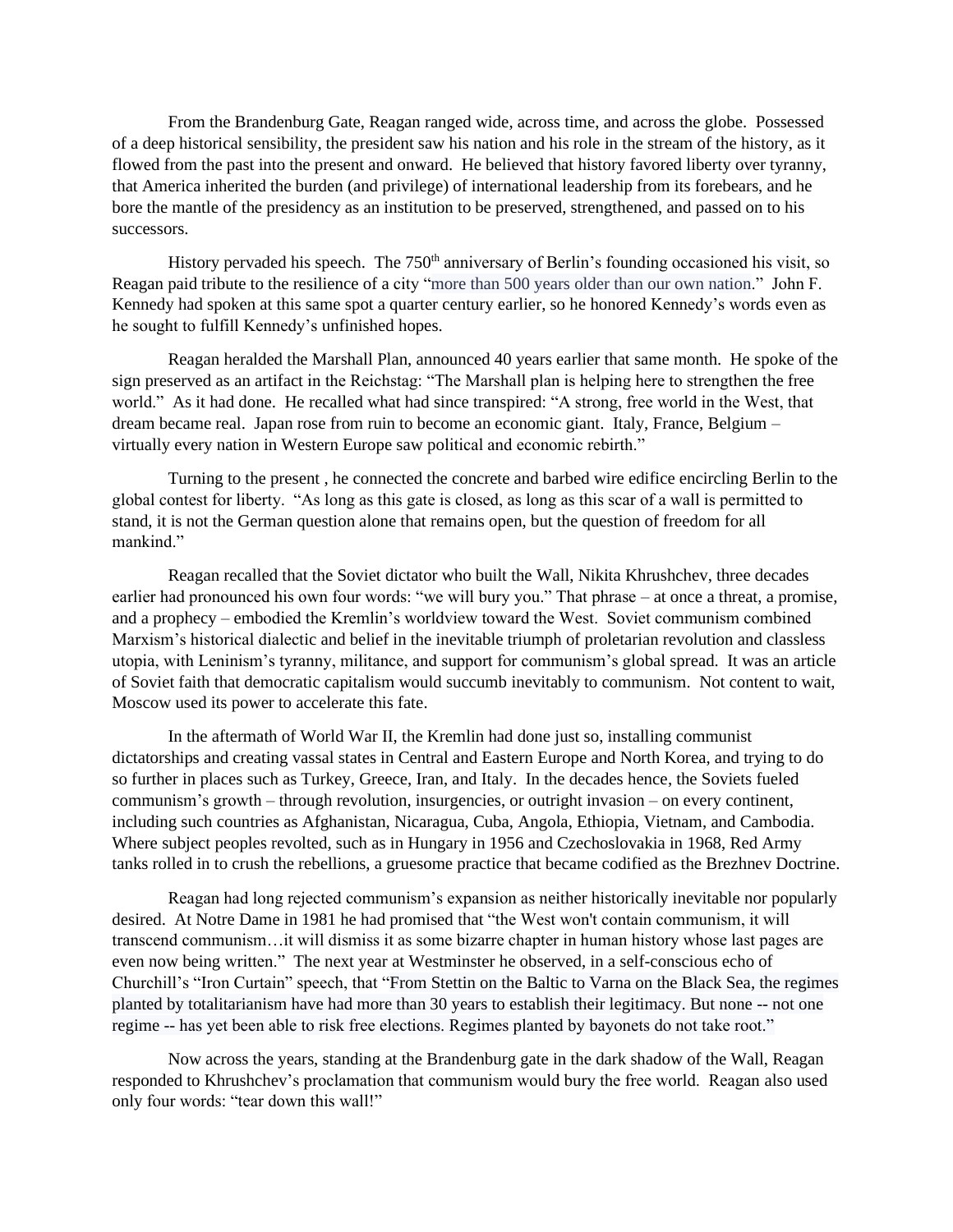His was not a generic imprecation against the Wall, or a plaintive plea that somehow it be conjured away. For Reagan did not issue his demand aimlessly into the summer air. He directed it to the one person who could fulfill it.

"General Secretary Gorbachev, if you seek peace, if you seek prosperity for the Soviet Union and Eastern Europe, if you seek liberalization: Come here to this gate! Mr. Gorbachev, open this gate! Mr. Gorbachev, tear down this wall!"

## IV.

Though Reagan liked Gorbachev, he did not yet trust him (or as he often said to the Soviet leader, "trust but verify"). Reagan made this demand to test the Soviet premier's sincerity and credibility. Did Gorbachev really mean to pursue reform, openness, and peace, as he claimed in their private meetings? Then let him prove it by dismantling this abomination that divided Berlin and pierced the heart of Europe. The scholar Jim Mann observes that addressing the appeal to Gorbachev "turned the wall into the litmus test for whether the Soviet Union was really changing or not."<sup>5</sup>

Reagan's words formed part of his arsenal of coercive diplomacy. Military and economic power gave teeth to diplomacy, of course, but Reagan could turn words into rhetorical coercion. He put Gorbachev on the defensive and reminded the world that the Soviets had built the Wall, the Soviets maintained the Wall, and the Soviets could dismantle the Wall.

Yet he held fast to diplomacy as well. Reagan invited Gorbachev "to cooperate…to promote true openness, to break down barriers that separate people, to create a safer, freer world." He described several specific ways that he and Gorbachev could partner to bring Berlin together, and to reduce the nuclear threat.

Reagan then turned from the Wall to the broader conflict it represented. "East and West do not mistrust each other because we are armed; we are armed because we mistrust each other. And our differences are not about weapons but about liberty."

Embedded in this statement was one of Reagan's greatest strategic innovations, his theory about the nature of the Cold War. Every previous American president had seen the Cold War as primarily a great power conflict between the United States and Soviet Union, undergirded by a contest of ideas. Reagan reversed this. He saw the Cold War as primarily a battle of ideas, overlaid with a great power competition. As former Reagan NSC staff member and scholar Henry Nau describes, "For Reagan, the bedrock force in international affairs was ideas…which defined the identities of nations and motivated the way they behaved in international institutions and what they did with their power."<sup>6</sup> Because the standoff between freedom and tyranny, between democracy and communism, defined the Cold War, Reagan knew it would only be ended when one set of ideas bested the other.

There was another divide, even more profound. Concluding his speech, Reagan turned from the strategic to the spiritual. The Wall was but a symbol of "the most fundamental distinction of all between East and West. The totalitarian world produces backwardness because it does such violence to the spirit,

<sup>5</sup> James Mann, *The Rebellion of Ronald Reagan: A History of the End of the Cold War* (New York: Viking 2009), 160.

<sup>6</sup> Henry Nau, *Conservative Internationalism: Armed Diplomacy under Jefferson, Polk, Truman, and Reagan* (Princeton, NJ: Princeton University Press 2013), 172.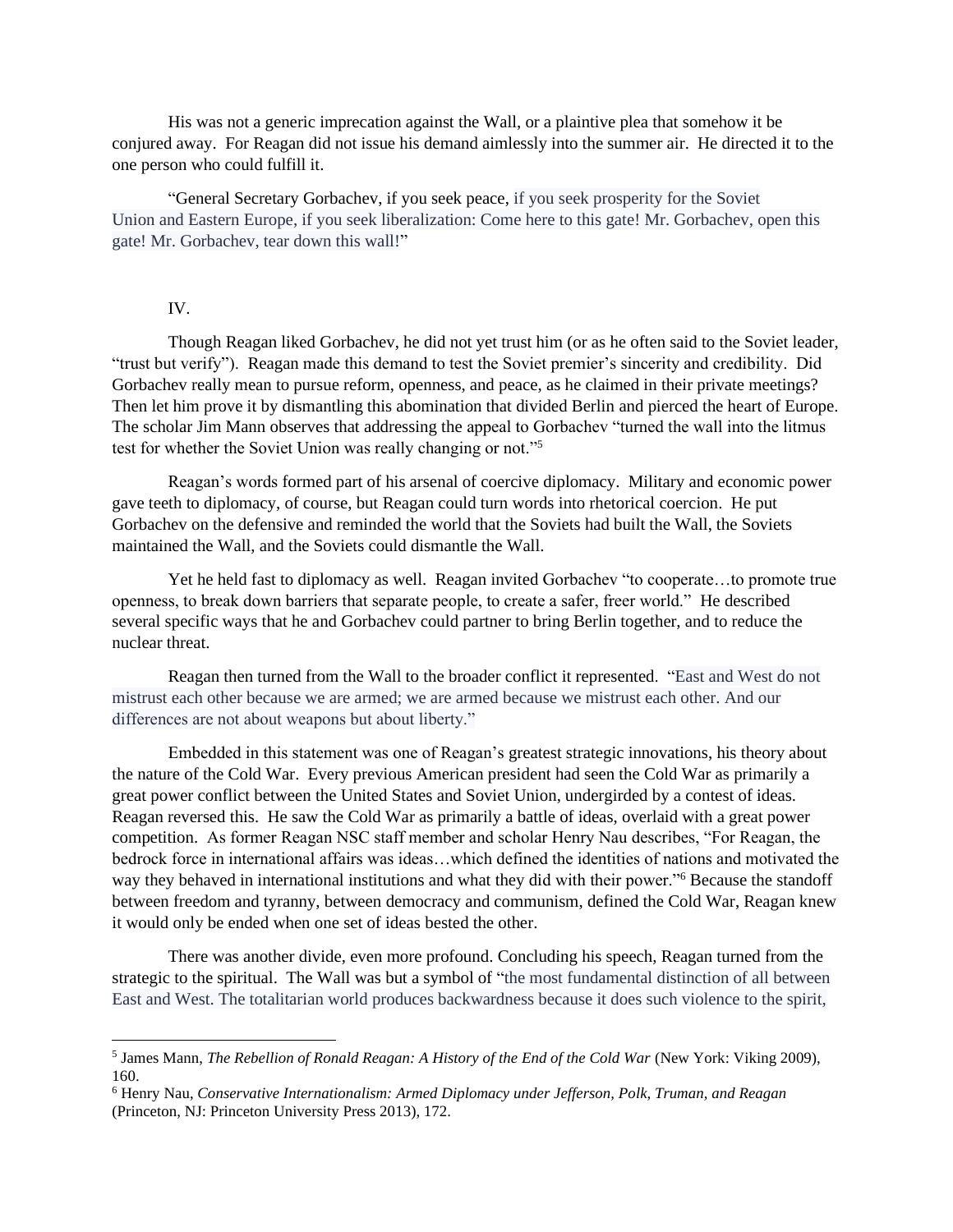thwarting the human impulse to create, to enjoy, to worship. The totalitarian world finds even symbols of love and of worship an affront." He described a luminescent cross that appeared in the sunlight on an East Berlin tower, despite the communist government's efforts to extinguish it. The metaphor was clear. Decades of state-enforced atheism had not quenched the religious faith of multitudes in the Soviet bloc. Reagan, and America, stood with them, under God.

His imprecations against the wall extended beyond Berlin to the entire Iron Curtain that held captive half of Europe. The Wall, Reagan declared, was merely the most visible "part of a vast system of barriers that divides the entire continent of Europe." He knew that tearing down the Wall would reverberate far beyond Berlin. As the speech concluded, "Yes, across Europe, this wall will fall. For it cannot withstand faith; it cannot withstand truth. The wall cannot withstand freedom."

Reagan's demand to destroy the Wall was not a one-off applause line. He enshrined it as official US policy. As biographer Steven Hayward points out, Reagan would repeat his call in public fourteen more times over the duration of his presidency.<sup>7</sup>

Not everyone appreciated Reagan's words. The Soviet news agency *TASS* fulminated that it was "an openly provocative, war-mongering speech." A *Washington Post* columnist, Jim Hoagland, huffed that "history is likely to record the challenge to tear down the wall as a meaningless taunt."<sup>8</sup>

History would do otherwise. In demanding the demise of the Wall, Reagan evoked the dream in the hearts of all Berliners, and put the Soviet bloc on notice. The free world would not abide the permanent partition of Berlin, or of Germany, or of Europe. Nor, it would turn out, would the citizens of Eastern Europe accept their own subjugation under communist dictatorships subject to Moscow.

## V.

Less than three years after Reagan's speech, the Wall came down. Gorbachev had a part to play, mostly through what he did not do. Instead of invoking the Brezhnev Doctrine, Gorbachev had repudiated it in July, 1989. He put the Warsaw Pact on notice that he would not send in the Red Army to crush any rebellious satellites. While it would not be Gorbachev who abolished the Wall, he would not act to preserve it. Though the Soviet leader rarely mentioned Reagan's words, he did not forget them.

It fell to the people of Berlin to fulfill Reagan's call. On the evening of November 11, 1989, they tore down the Wall. They made their city whole, on the way to making their country whole and free.

What do Reagan's words at the Brandenburg Gate mean today? Many years removed, they still captivate, convict, and inspire. Even those who know nothing else of Reagan know him as the man who uttered that immortal phrase. Timing and context are everything. Reagan would not have given the same speech in 1982 or 1984. He read the tides of history and knew that the moment was ripe to issue his challenge. America's military and economic strength were restored, as were its alliances. Democracy was ascendant across the globe. The captive states of Eastern Europe had grown restive under Soviet rule. In Gorbachev he had a counterpart pursuing reform and eager to negotiate.

In the realm of statecraft, words divorced from strategy are just words. Reagan's demand at the Brandenburg Gate landed like a thunderclap because it was backed by America's power, principles, and

<sup>7</sup> Steven F. Hayward, *The Age of Reagan: The Conservative Counterrevolution 1980-1989* (New York: Crown Forum 2009), 594.

<sup>8</sup> Cited in Mann, 213.